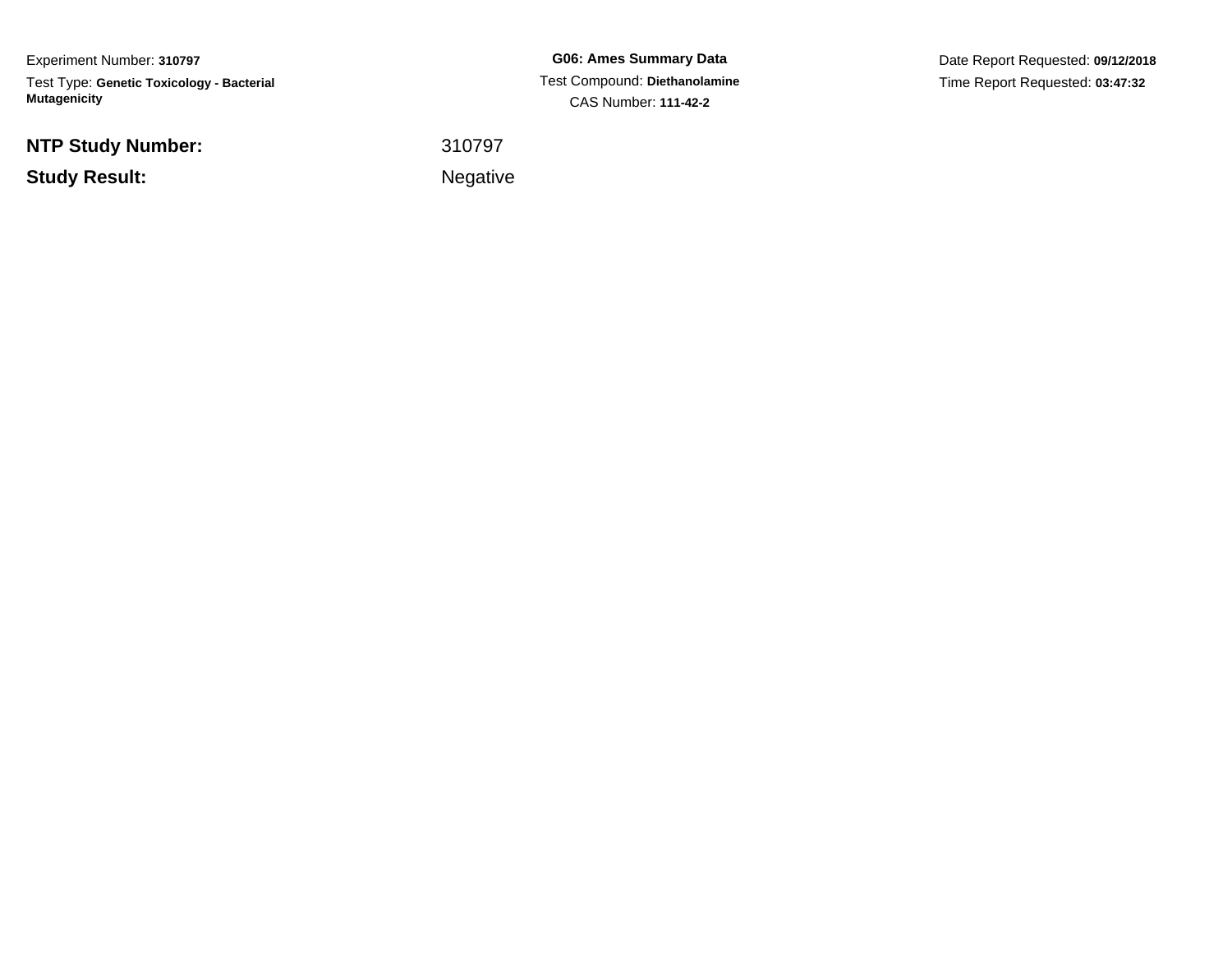| Experiment Number: 310797                                        |                   |                                                              | <b>G06: Ames Summary Data</b> |                                 | Date Report Requested: 09/12/2018 |  |
|------------------------------------------------------------------|-------------------|--------------------------------------------------------------|-------------------------------|---------------------------------|-----------------------------------|--|
| Test Type: Genetic Toxicology - Bacterial<br><b>Mutagenicity</b> |                   | Test Compound: Diethanolamine<br><b>CAS Number: 111-42-2</b> |                               | Time Report Requested: 03:47:32 |                                   |  |
|                                                                  |                   |                                                              | Strain: TA100                 |                                 |                                   |  |
| Dose (ug/Plate)                                                  | <b>Without S9</b> | <b>Without S9</b>                                            | <b>With 10% Rat S9</b>        | <b>With 10% Rat S9</b>          | With 10% Hamster S9               |  |
| Vehicle Control <sup>1</sup>                                     | $131 \pm 6.7$     | $124 \pm 3.8$                                                | $173 \pm 16.0$                | $163 \pm 5.0$                   | $206 \pm 7.2$                     |  |
| 33.0                                                             | $143 \pm 4.3$     | $127 \pm 6.6$                                                | $203 \pm 6.3$                 | $172 \pm 14.2$                  | $211 \pm 7.3$                     |  |
| 100.0                                                            | $132 \pm 5.3$     | $130 \pm 3.9$                                                | $219 \pm 11.0$                | $160 \pm 4.7$                   | $211 \pm 12.3$                    |  |
| 333.0                                                            | $141 \pm 5.9$     | $125 \pm 6.1$                                                | $216 \pm 7.1$                 | $180 \pm 13.0$                  | $239 \pm 6.1$                     |  |
| 1000.0                                                           | $144 \pm 3.2$     | $121 \pm 7.8$                                                | $228 \pm 15.4$                | $153 \pm 6.4$                   | $233 \pm 1.8$                     |  |
| 3333.0                                                           | $122 \pm 3.0$     | $119 \pm 3.7$                                                | $203 \pm 7.9$                 | $167 \pm 12.9$                  | $208 \pm 4.7$                     |  |
| <b>Trial Summary</b>                                             | Negative          | Negative                                                     | Equivocal                     | Negative                        | Negative                          |  |
| Positive Control <sup>2</sup>                                    |                   |                                                              | $442 \pm 47.1$                | $365 \pm 15.9$                  | $808 \pm 44.8$                    |  |
| Positive Control <sup>3</sup>                                    | $527 \pm 16.6$    | $365 \pm 3.5$                                                |                               |                                 |                                   |  |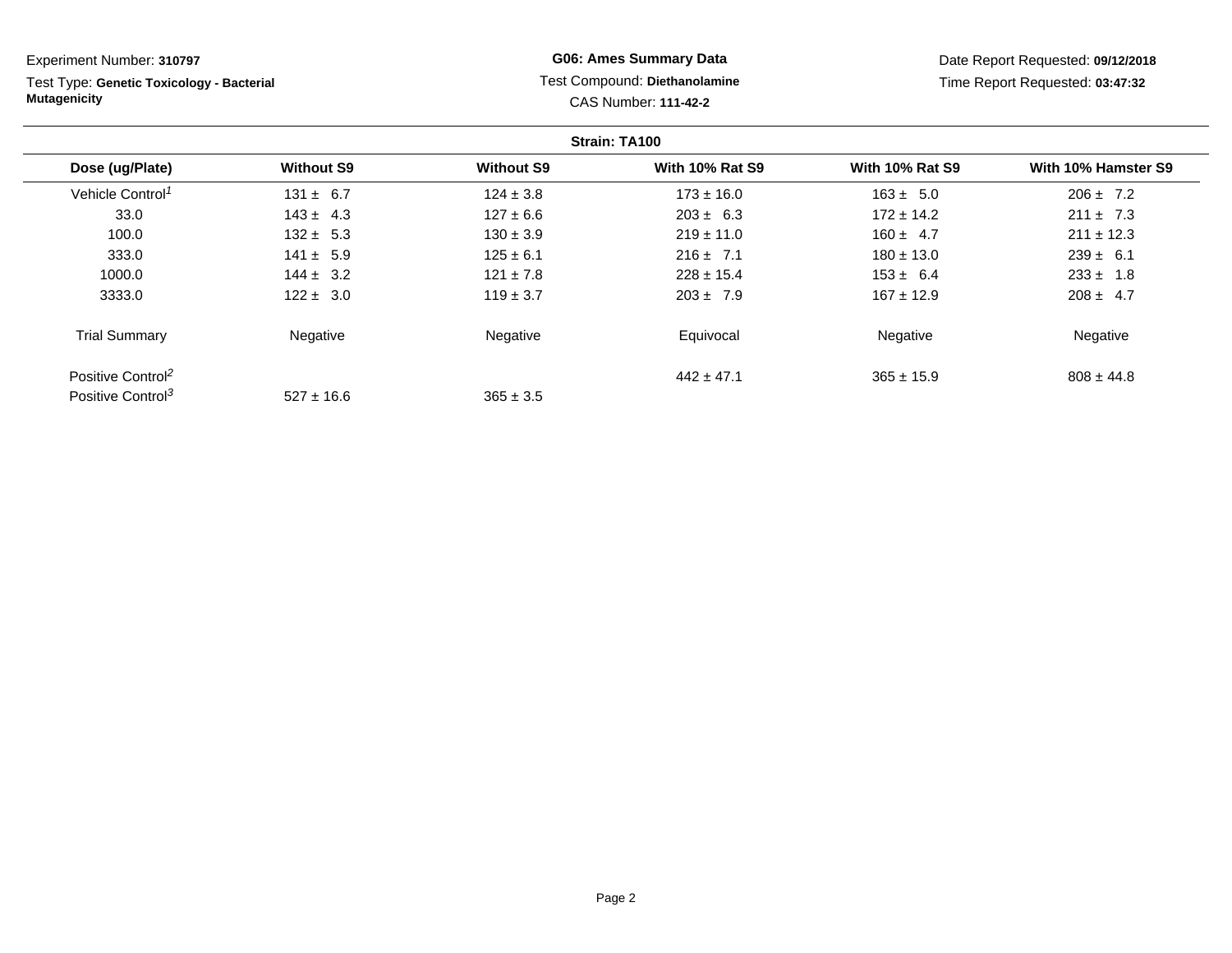Test Type: **Genetic Toxicology - Bacterial Mutagenicity**

**G06: Ames Summary Data** Test Compound: **Diethanolamine**CAS Number: **111-42-2**

Date Report Requested: **09/12/2018**Time Report Requested: **03:47:32**

| Dose (ug/Plate)                                                | With 10% Hamster S9 |
|----------------------------------------------------------------|---------------------|
| Vehicle Control <sup>1</sup>                                   | $198 \pm 4.2$       |
| 33.0                                                           | $189 \pm 7.5$       |
| 100.0                                                          | $194 \pm 6.9$       |
| 333.0                                                          | $198 \pm 15.6$      |
| 1000.0                                                         | $178 \pm 9.2$       |
| 3333.0                                                         | $180 \pm 12.9$      |
| <b>Trial Summary</b>                                           | Negative            |
| Positive Control <sup>2</sup><br>Positive Control <sup>3</sup> | $651 \pm 112.2$     |
|                                                                |                     |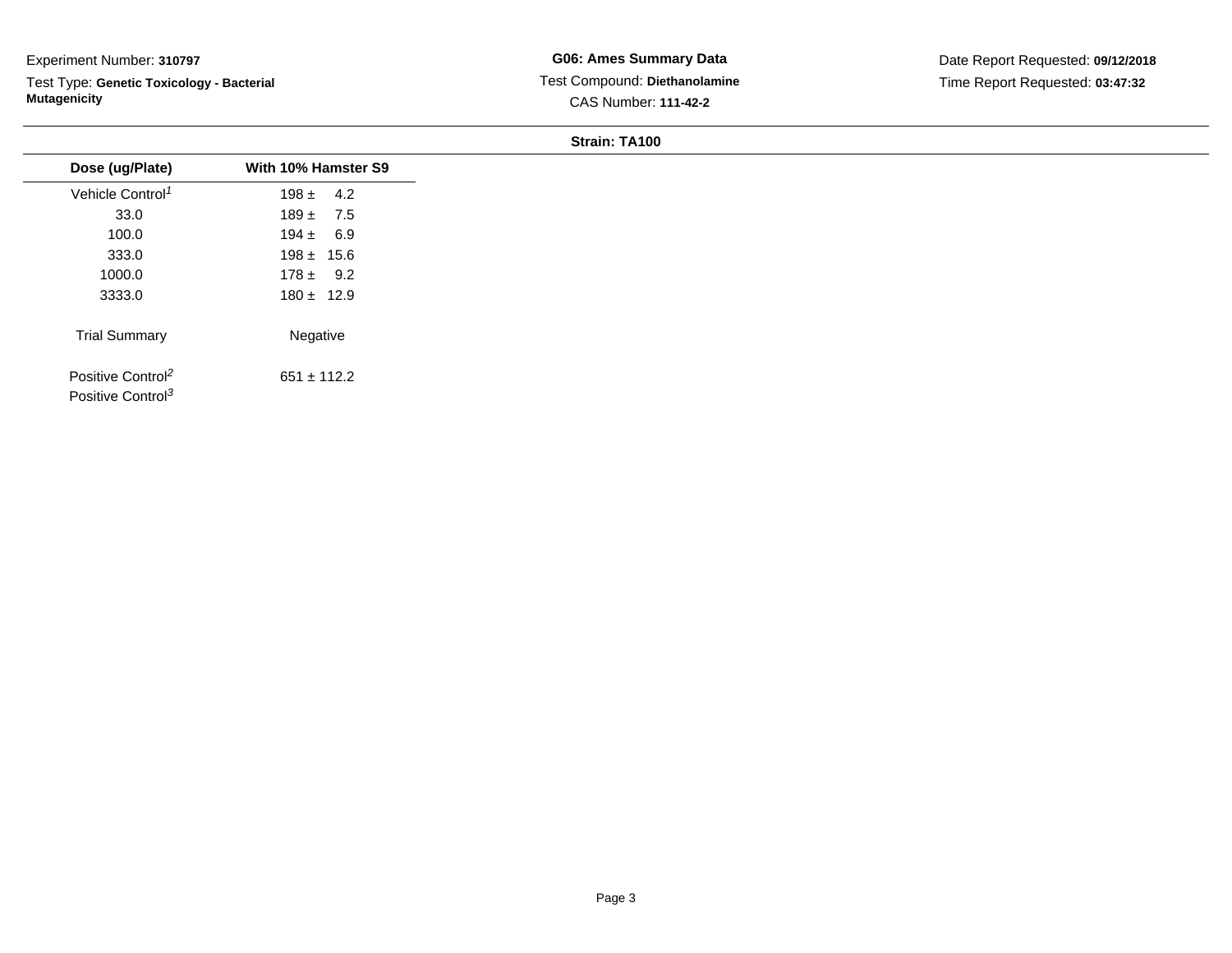Test Type: **Genetic Toxicology - Bacterial Mutagenicity**

**G06: Ames Summary Data** Test Compound: **Diethanolamine**CAS Number: **111-42-2**

Date Report Requested: **09/12/2018**Time Report Requested: **03:47:32**

|                               |                   |                   | Strain: TA1535         |                        |                     |
|-------------------------------|-------------------|-------------------|------------------------|------------------------|---------------------|
| Dose (ug/Plate)               | <b>Without S9</b> | <b>Without S9</b> | <b>With 10% Rat S9</b> | <b>With 10% Rat S9</b> | With 10% Hamster S9 |
| Vehicle Control <sup>1</sup>  | $8 \pm 1.7$       | $8 \pm 0.7$       | $12 \pm 2.3$           | $12 \pm 0.6$           | $10 \pm 1.2$        |
| 33.0                          | $11 \pm 2.3$      | $8 \pm 1.7$       | $14 \pm 2.4$           | $12 \pm 1.2$           | $15 \pm 0.7$        |
| 100.0                         | $5 \pm 0.7$       | $6 \pm 0.7$       | $11 \pm 2.1$           | $9 \pm 1.5$            | $17 \pm 2.2$        |
| 333.0                         | $9 \pm 2.7$       | $9 \pm 0.3$       | $19 \pm 1.5$           | $11 \pm 4.0$           | $14 \pm 3.2$        |
| 1000.0                        | $8 \pm 1.9$       | $8 \pm 0.9$       | $15 \pm 2.1$           | $12 \pm 1.7$           | $18 \pm 2.7$        |
| 3333.0                        | $9 \pm 1.8$       | $7 \pm 0.9$       | $17 \pm 4.1$           | $12 \pm 2.5$           | $19 \pm 1.8$        |
| <b>Trial Summary</b>          | Negative          | Negative          | Negative               | Negative               | Negative            |
| Positive Control <sup>2</sup> |                   |                   | $30 \pm 7.0$           | $25 \pm 4.4$           | $40 \pm 12.1$       |
| Positive Control <sup>3</sup> | $380 \pm 30.1$    | $227 \pm 11.8$    |                        |                        |                     |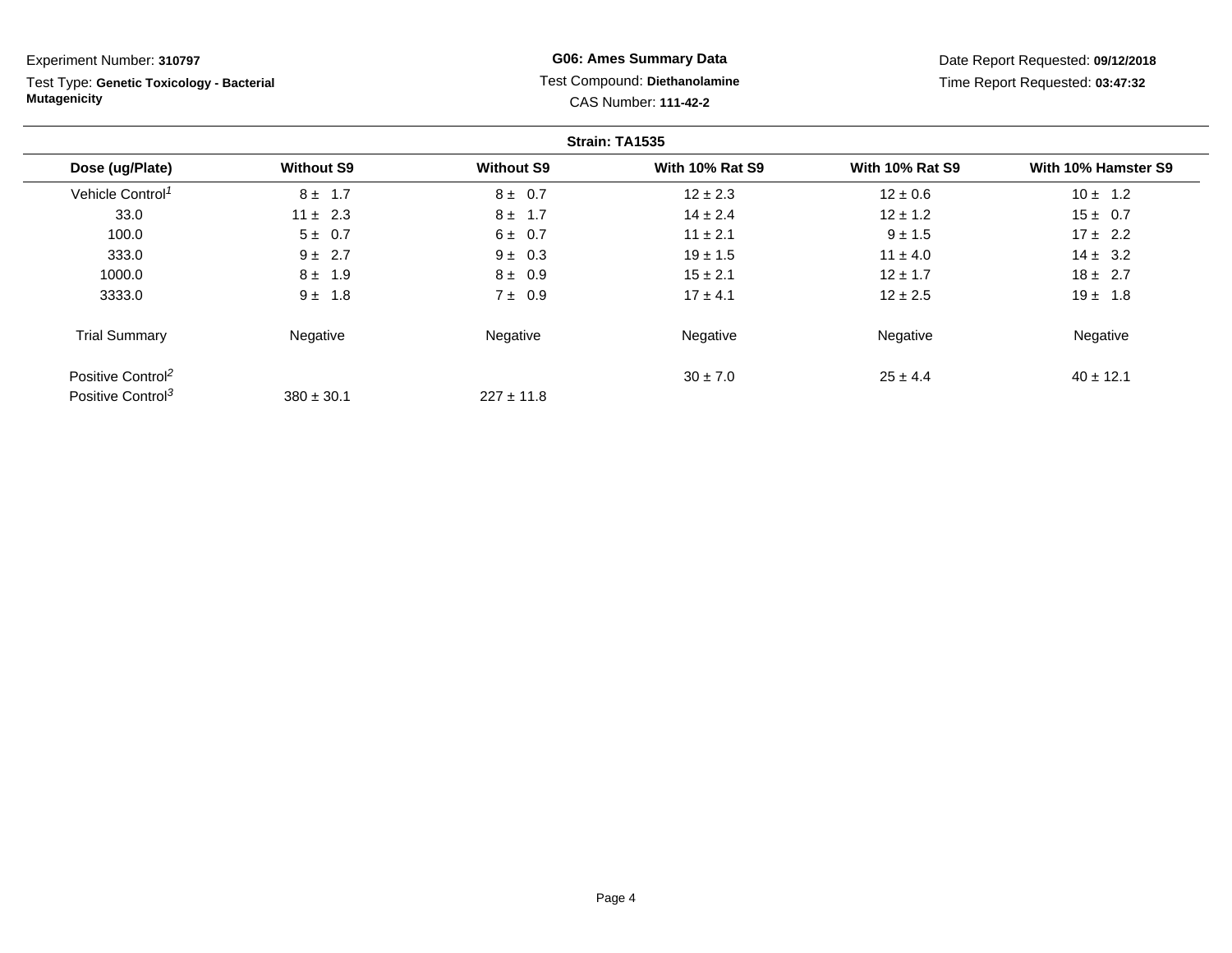Test Type: **Genetic Toxicology - Bacterial Mutagenicity**

| Dose (ug/Plate)                                                | With 10% Hamster S9 |
|----------------------------------------------------------------|---------------------|
| Vehicle Control <sup>1</sup>                                   | $10 \pm 0.7$        |
| 33.0                                                           | $11 \pm 2.3$        |
| 100.0                                                          | $13 \pm 2.5$        |
| 333.0                                                          | $10 \pm 1.9$        |
| 1000.0                                                         | $13 \pm 3.0$        |
| 3333.0                                                         | $11 \pm 4.7$        |
| <b>Trial Summary</b>                                           | Negative            |
| Positive Control <sup>2</sup><br>Positive Control <sup>3</sup> | $33 \pm 7.7$        |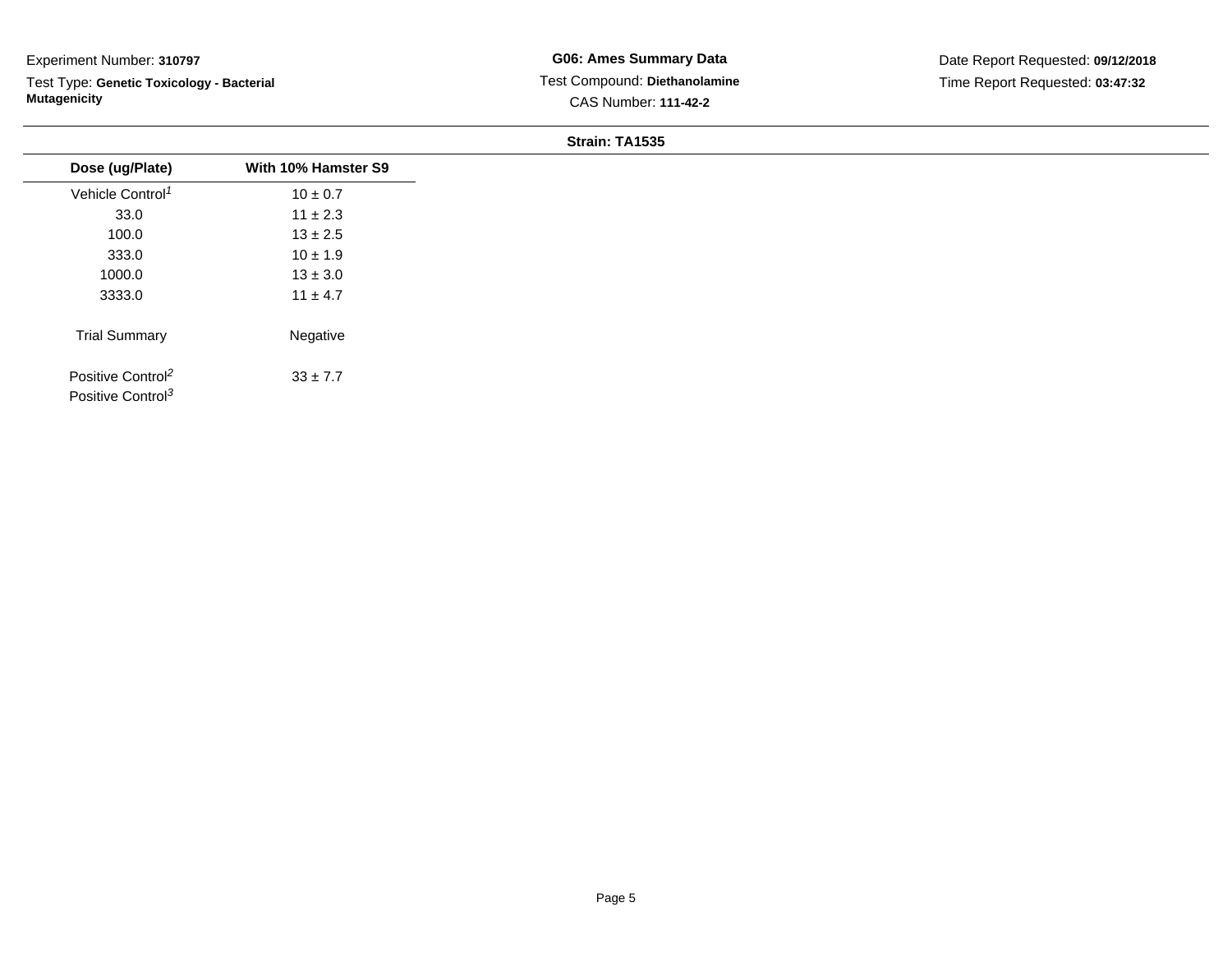Test Type: **Genetic Toxicology - Bacterial Mutagenicity**

# **G06: Ames Summary Data** Test Compound: **Diethanolamine**CAS Number: **111-42-2**

Date Report Requested: **09/12/2018**Time Report Requested: **03:47:32**

|                               |                   |                   | Strain: TA1537         |                        |                     |
|-------------------------------|-------------------|-------------------|------------------------|------------------------|---------------------|
| Dose (ug/Plate)               | <b>Without S9</b> | <b>Without S9</b> | <b>With 10% Rat S9</b> | <b>With 10% Rat S9</b> | With 10% Hamster S9 |
| Vehicle Control <sup>1</sup>  | $9 \pm 1.5$       | $8 \pm 2.1$       | $11 \pm 1.5$           | $9 \pm 1.9$            | $10 \pm 2.0$        |
| 33.0                          | $7 \pm 1.2$       | $4 \pm 1.2$       | $14 \pm 1.5$           | $8 \pm 1.5$            | $10 \pm 2.3$        |
| 100.0                         | $6 \pm 0.3$       | $5 \pm 1.5$       | $12 \pm 1.5$           | $8 \pm 1.0$            | $8 \pm 2.9$         |
| 333.0                         | $4 \pm 0.7$       | $3 \pm 0.9$       | $14 \pm 1.8$           | $5 \pm 3.0$            | $9 \pm 1.7$         |
| 1000.0                        | $8 \pm 0.3$       | $5 \pm 1.5$       | $10 \pm 1.2$           | $7 \pm 2.1$            | $12 \pm 2.2$        |
| 3333.0                        | $6 \pm 0.3$       | $7 \pm 2.5$       | $8 \pm 0.6$            | $7 \pm 0.7$            | $12 \pm 1.9$        |
| <b>Trial Summary</b>          | Negative          | Negative          | Negative               | Negative               | Negative            |
| Positive Control <sup>2</sup> |                   |                   | $33 \pm 4.1$           | $25 \pm 4.4$           | $59 \pm 5.5$        |
| Positive Control <sup>4</sup> | $380 \pm 78.5$    | $119 \pm 20.5$    |                        |                        |                     |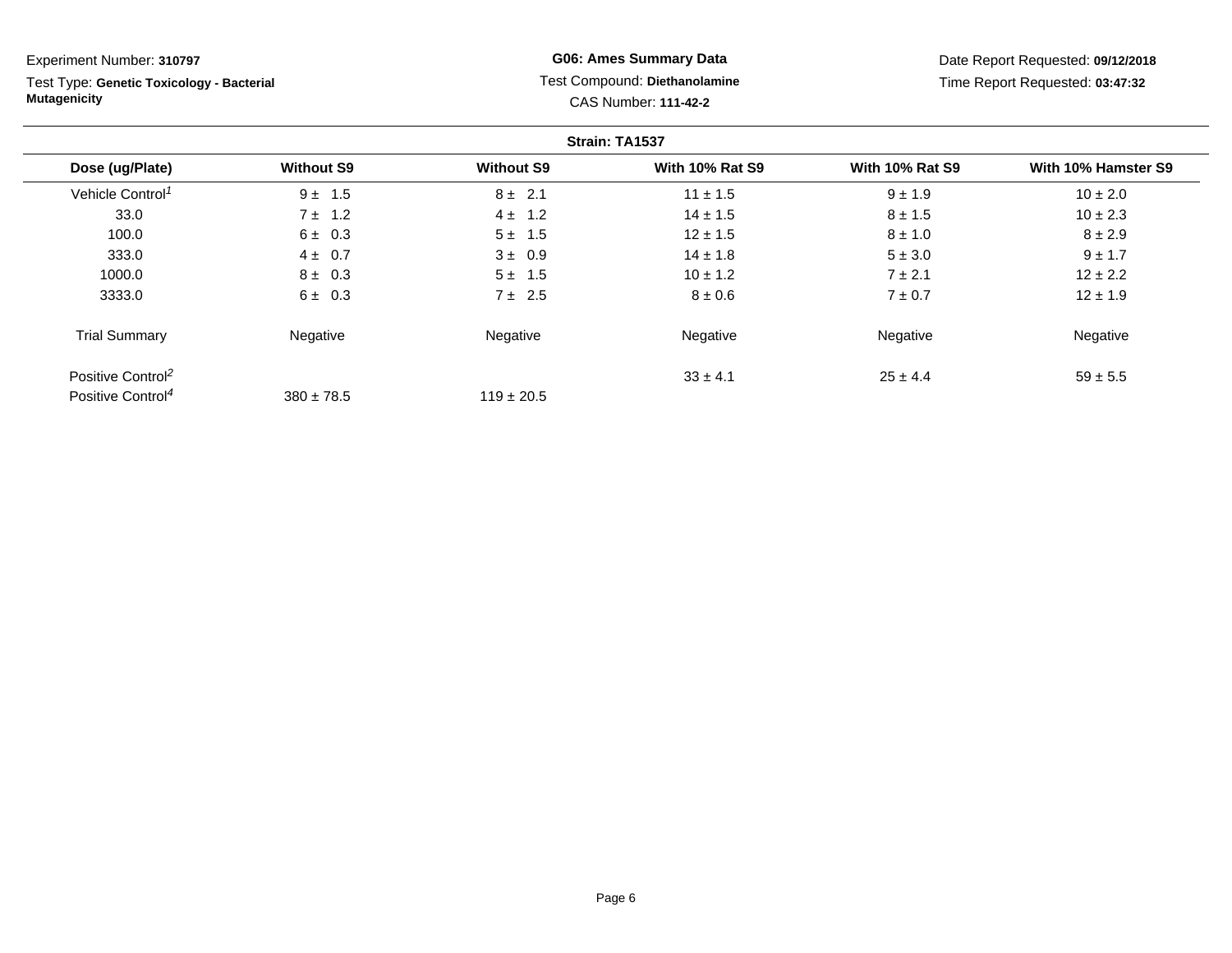Test Type: **Genetic Toxicology - Bacterial Mutagenicity**

| Dose (ug/Plate)                                                | With 10% Hamster S9 |
|----------------------------------------------------------------|---------------------|
| Vehicle Control <sup>1</sup>                                   | $8 \pm 1.2$         |
| 33.0                                                           | $7\pm0.7$           |
| 100.0                                                          | $6 \pm 0.9$         |
| 333.0                                                          | $7 \pm 0.6$         |
| 1000.0                                                         | $7 \pm 1.2$         |
| 3333.0                                                         | $6 \pm 1.5$         |
| <b>Trial Summary</b>                                           | Negative            |
| Positive Control <sup>2</sup><br>Positive Control <sup>4</sup> | $65 \pm 3.2$        |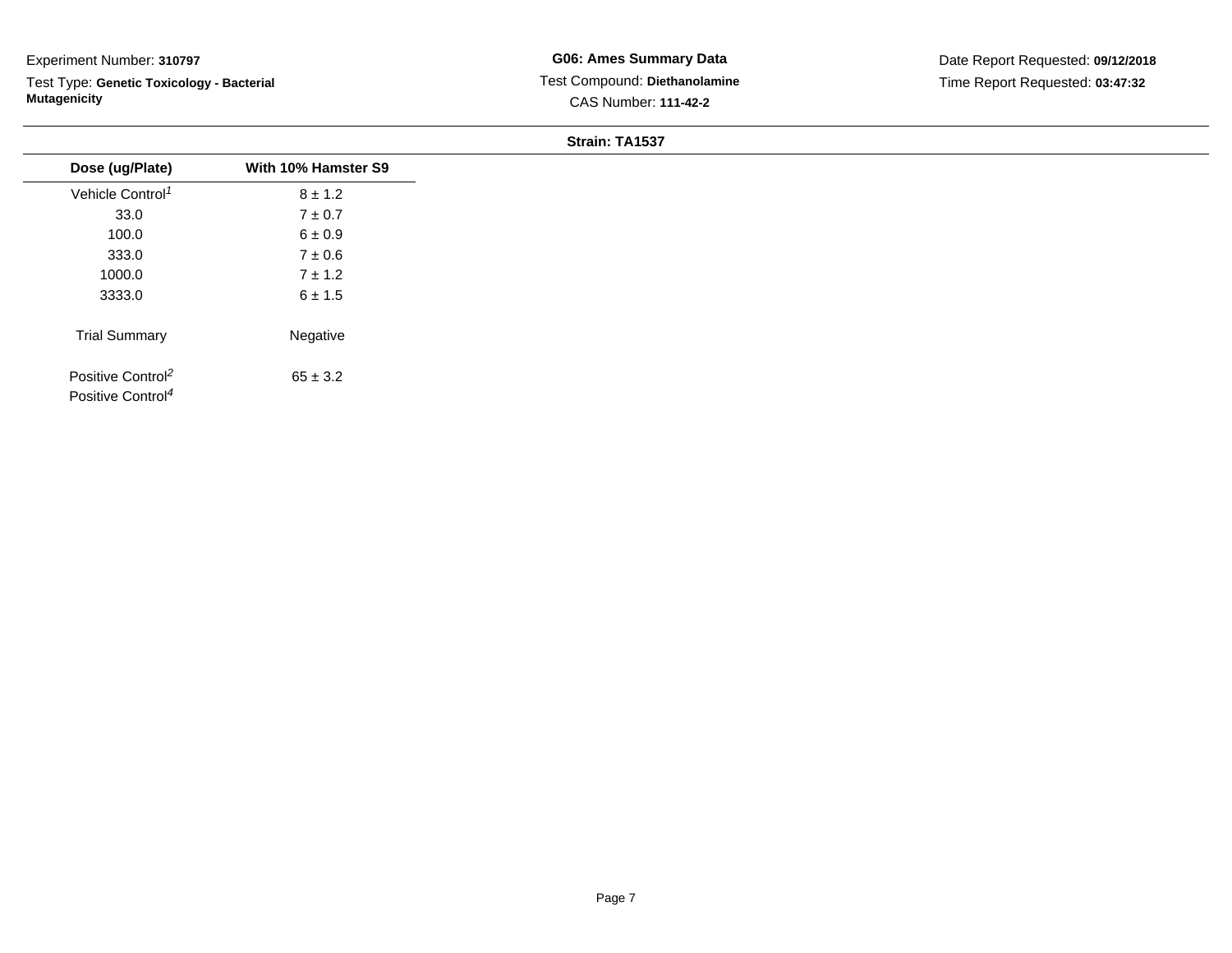**Strain: TA98Dose (ug/Plate) Without S9 Without S9 With 10% Rat S9 With 10% Rat S9 With 10% Hamster S9** Vehicle Control<sup>1</sup>  $17 \pm 2.5$ 5  $16 \pm 0.7$   $20 \pm 3.8$   $30 \pm 5.2$   $24 \pm 5.0$ 33.00 14 ± 3.0 14 ± 0.9 27 ± 3.5 41 ± 2.9 21 ± 1.5 100.00 17 ± 1.5 18 ± 0.9 22 ± 3.7 36 ± 1.8 18 ± 2.6 333.00 17 ± 1.5 16 ± 1.7 24 ± 1.7 41 ± 2.6 17 ± 2.5 1000.00 11 ± 2.7 20 ± 4.7 21 ± 2.0 45 ± 6.4 19 ± 0.6 3333.00 15 ± 0.9 18 ± 2.1 20 ± 1.8 31 ± 1.8 31 ± 1.8 30 ± 4.1 Trial Summary Negativee **Negative Regative** Negative Negative Negative Regative Negative Positive Control<sup>2</sup>  $303 \pm 10.1$  $322 \pm 54.7$  812  $\pm 54.4$ Positive Control<sup>5</sup>  $600 \pm 94.4$  $190 \pm 1.5$ Experiment Number: **310797**Test Type: **Genetic Toxicology - BacterialMutagenicityG06: Ames Summary Data** Test Compound: **Diethanolamine**CAS Number: **111-42-2**Date Report Requested: **09/12/2018**Time Report Requested: **03:47:32**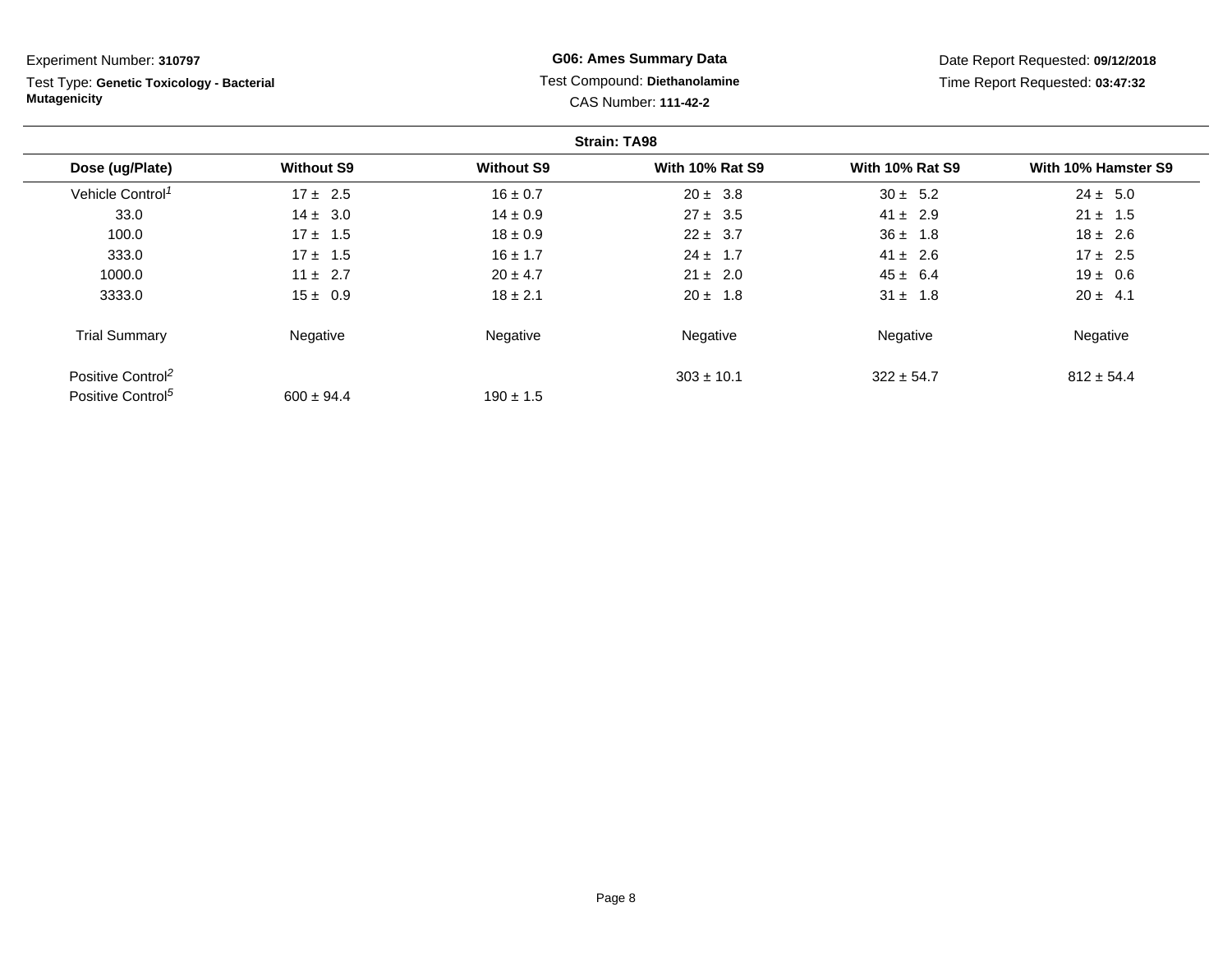Test Type: **Genetic Toxicology - Bacterial Mutagenicity**

**G06: Ames Summary Data** Test Compound: **Diethanolamine**CAS Number: **111-42-2**

| Dose (ug/Plate)<br>Vehicle Control <sup>1</sup><br>33.0<br>100.0<br>333.0<br>1000.0<br>3333.0<br><b>Trial Summary</b> |                     |  |
|-----------------------------------------------------------------------------------------------------------------------|---------------------|--|
|                                                                                                                       | With 10% Hamster S9 |  |
|                                                                                                                       | $35 \pm 5.8$        |  |
|                                                                                                                       | $37 \pm 3.1$        |  |
|                                                                                                                       | $38 \pm 5.8$        |  |
|                                                                                                                       | $25 \pm 0.3$        |  |
|                                                                                                                       | $33 \pm 3.5$        |  |
|                                                                                                                       | $33 \pm 3.0$        |  |
|                                                                                                                       | Negative            |  |
| Positive Control <sup>2</sup><br>Positive Control <sup>5</sup>                                                        | $677 \pm 103.6$     |  |